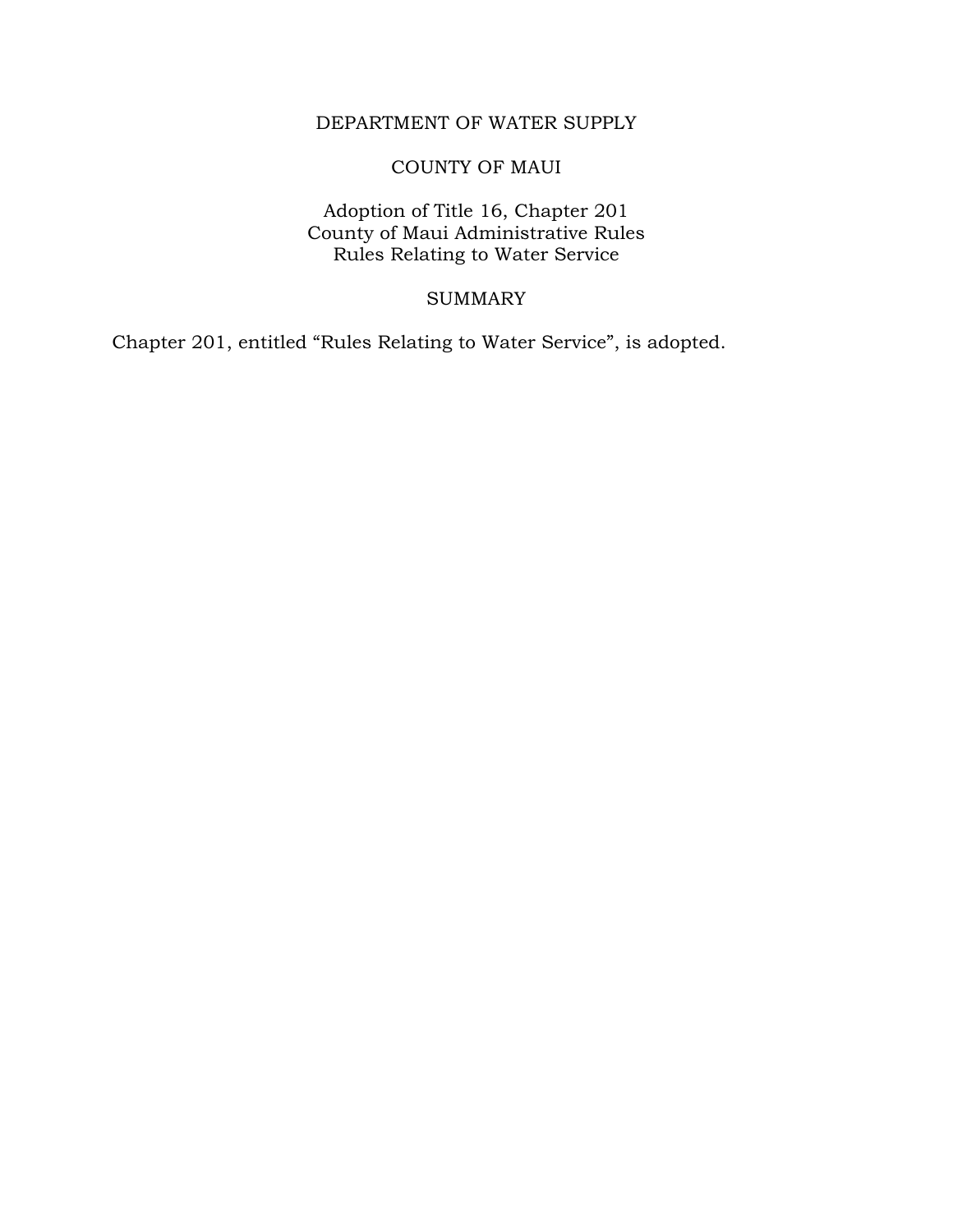## COUNTY OF MAUI ADMINISTRATIVE RULES

## TITLE MC-16

## DEPARTMENT OF WATER SUPPLY

#### SUBTITLE 02

#### DEPARTMENT OF WATER SUPPLY

#### CHAPTER 201

## RULES RELATING TO WATER SERVICE

| §16-201-01   | Purpose                              |
|--------------|--------------------------------------|
| §16-201-02   | Scope                                |
| §16-201-03   | Definitions                          |
| §16-201-04   | Limitations                          |
| $$16-201-05$ | Daily water usage                    |
| §16-201-06   | Special conditions for water service |

§16-201-01 Purpose. The purpose of these rules is to provide uniform handling of applications for water service. [Eff 01/29/18] (Auth: HRS §91-2, HRS §91-3, MCC §14.01.030) (Imp: MCC §14.01.020)

§16-201-02 Scope. All areas provided water service from the department's water system, except the upcountry system, shall be within the scope of these rules. These rules shall apply to all requests for new or additional water service from a department water system, including subdivision water service. [Eff 01/29/18] (Auth: HRS §91-2, HRS §91-3, MCC §14.01.030) (Imp: MCC §14.01.020)

§16-201-03 Definitions. For purposes of these rules, unless it is plainly evident from the context that a different meaning is intended, certain words and phrases are defined as follows:

"Applicant" means any person or entity applying for new or additional water service, including subdivision water service.

"Large quantities of water" means:

(a) In a department potable water system where the estimated three year forecast for water usage is within 98 percent to 100 percent of the department's maximum reliable capacity, an applicant's request for water service from the department for new or additional uses is more than 1,200 gallons per day.

(b) In a department potable water system where the estimated three year forecast for water usage is within 93 percent to 97.9 percent of the department's maximum reliable capacity, an applicant's request for water service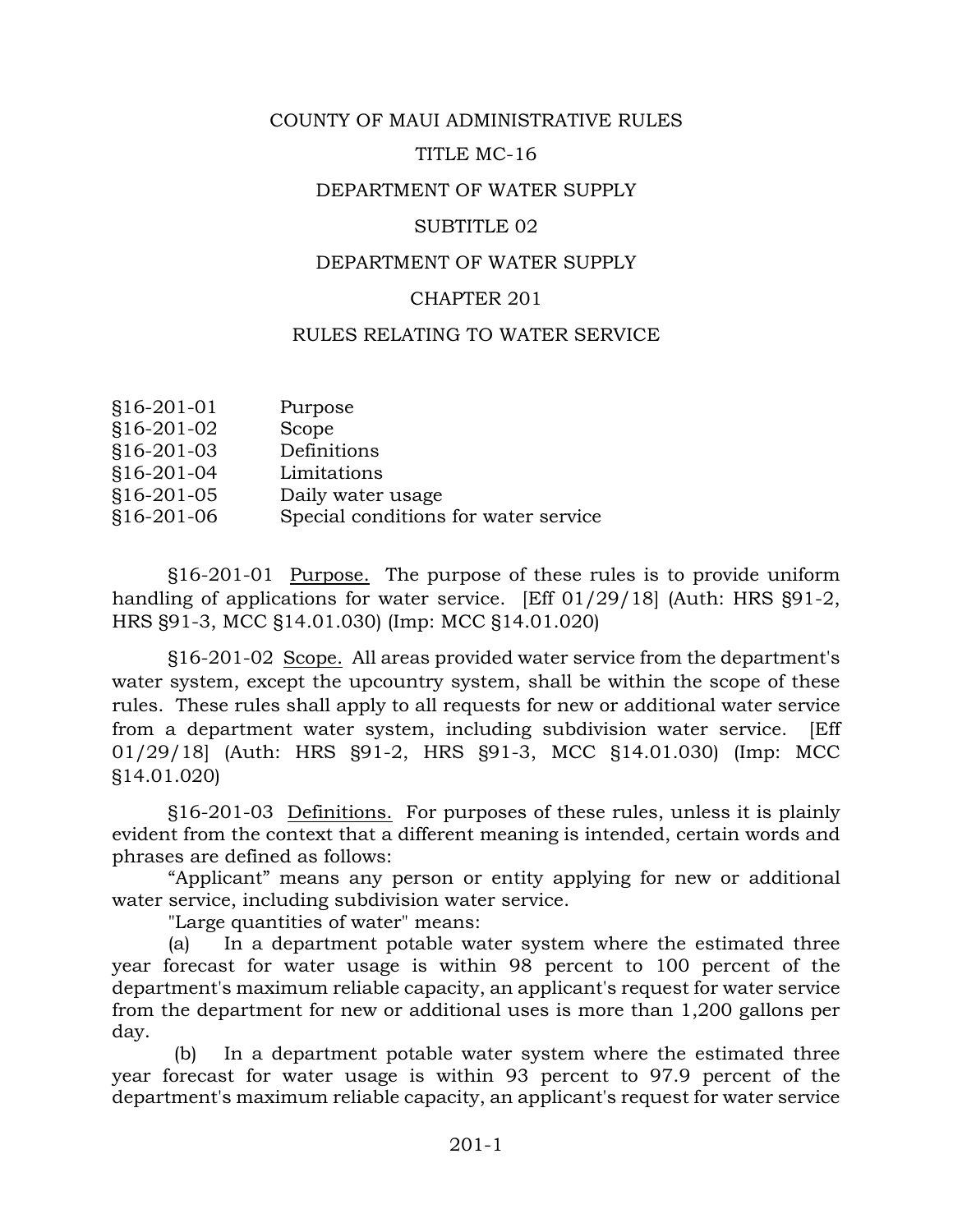from the department for new or additional uses is more than 3,000 gallons per day.

(c) In a department potable water system where the estimated three year forecast for water usage is within 88 percent to 92.9 percent of the department's maximum reliable capacity, an applicant's request for water service from the department for new or additional uses is more than 5,400 gallons per day.

(d) In a department potable water system where the estimated three year forecast for water usage is below 88 percent of the department's maximum reliable capacity, an applicant's request for water service from the department for new or additional uses is more than 120,000 gallons per day.

(e) The projected water usage for any new agricultural consumer is more than 10,000 gallons per day.

(f) The projected water usage is for a consumer for agricultural purposes on lands historically served by a non-potable water source or which can be reasonably served by an available alternate non-potable source, including but not limited to constructing a well, connecting to R-1 water, and using ditch, stream, or brackish water. Whether a non-potable source can reasonably serve such lands will be determined by the director in the director's sole discretion.

(g) Exceptions. The following projects shall not be considered projects using large quantities of water, provided that the water system has adequate capacity to meet the project's water needs:

- (1) Residential development projects comprised of 100 percent residential workforce housing units, as defined in section 2.96.020, Maui County Code, evidenced by an executed, recorded, and valid residential workforce housing agreement between the developer and the County, and which are located within the service area of the department's central or west Maui water system.
- (2) County, state, or federal public facility projects, as defined in section 19.04.040, Maui County Code, which are located within the service area of the department's central or west Maui water system.

"Maximum reliable capacity" means the volume of water that the department determines can be reliably produced on an ongoing basis in any given department water system. Such value shall be based on engineering principles and shall take into account various uncertainties, including but not limited to, mechanical failures, human error, and weather events. Transmission and storage infrastructure are not evaluated for this determination.

"Project" means any development, including subdivisions, individual building permit activities, new water meter requests, or water meter upgrade requests.

"Special conditions" means the development and dedication to the department of water source, transmission and/or distribution pipelines, and/or storage infrastructure capable of supporting 100 percent of a project's water needs. An applicant shall be responsible to construct and install any such infrastructure improvements in accordance with the department's Water System Standards (2002), as amended, before any water meter is installed. [Eff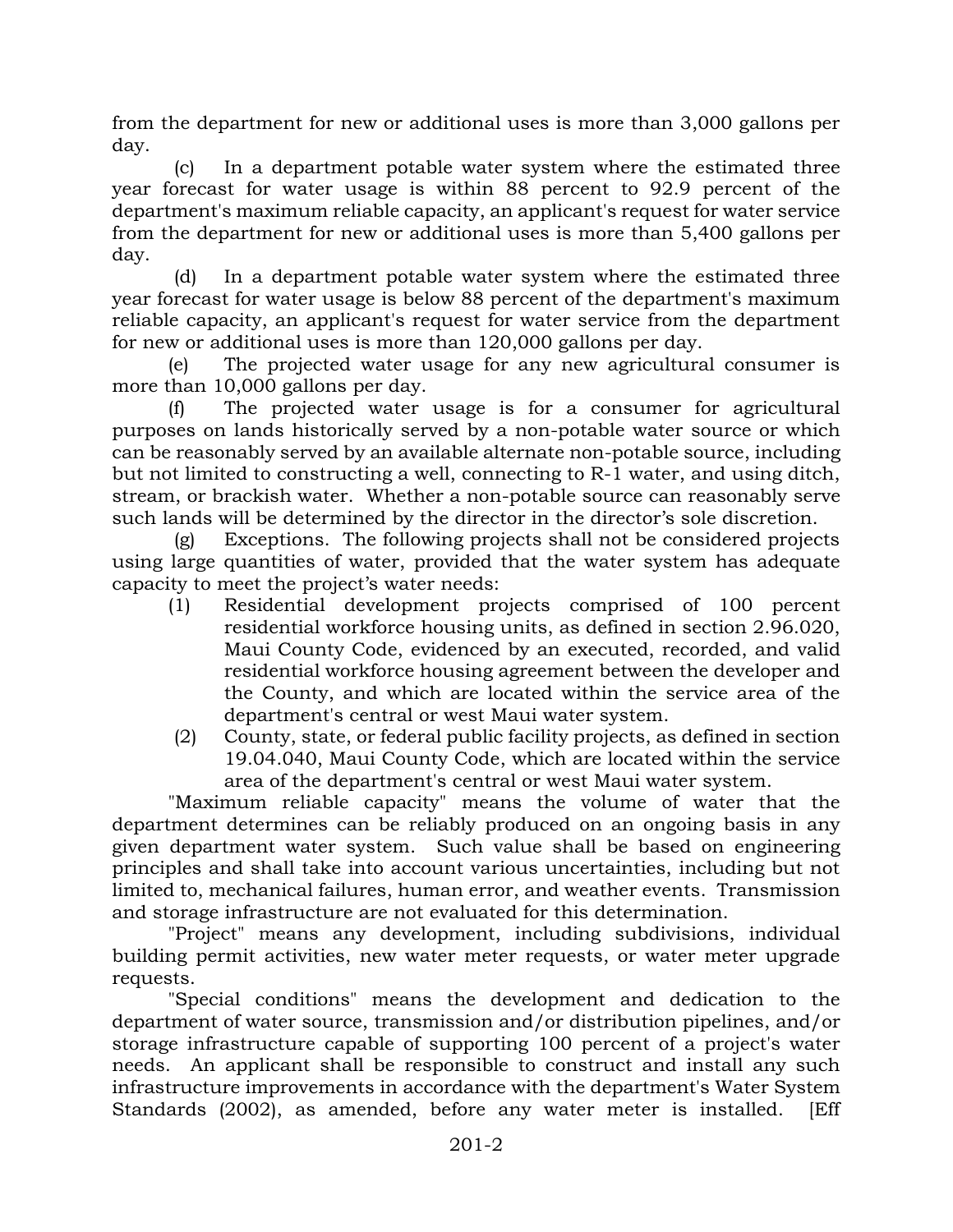01/29/18; am and comp 11/28/2019] (Auth: HRS §91-2, HRS §91-3, MCC §14.01.030) (Imp: MCC §14.04.010)

§16-201-04 Limitations.

(a) A parcel created as a result of a subdivision that received or reserved the maximum amount of water currently allowable, under these rules, in accordance with the department's current three-year forecast and percentage of maximum reliable capacity, shall not qualify for new or additional water service for a period of three years from the date of final subdivision approval for the first subdivision created within said three year period.

(b) A parcel created as a result of a subdivision that did not receive or reserve the maximum amount of water currently allowable, under these rules, in accordance with the department's current three-year forecast and percentage of maximum reliable capacity, may qualify for new or additional water service, up to the balance of the amount of water currently allowed but not received or reserved by the subdivision and its resulting parcels.

(c) A parcel that received the maximum amount of water currently allowable, under these rules, in accordance with the department's current threeyear forecast and percentage of maximum reliable capacity, shall not qualify for new or additional water service for a period of three years from the date of the last water meter installation.

(d) A parcel that reserved the maximum amount of water currently allowable, under these rules, in accordance with the department's current threeyear forecast and percentage of maximum reliable capacity, shall not qualify for new or additional water service for a period of three years from the date of the department's approval of the water meter reservation.

(e) A parcel that did not receive or reserve the maximum amount of water currently allowable, under these rules, in accordance with the department's current three-year forecast and percentage of maximum reliable capacity, may qualify for new or additional water service, up to the balance of the amount of water currently allowed but not received and reserved by said parcel. [Eff 01/29/18] (Auth: HRS §91-2, HRS §91-3, MCC §14.01.030) (Imp: MCC §14.01.020, MCC §14.04.010)

§16-201-05 Daily water usage. Calculations of daily water usage shall be based on the department's Water System Standards (2002), as amended, provided, however, for large lot subdivisions, as defined in section 18.16.270, Maui County Code, daily water usage may be based on the minimum requirement for one dwelling per lot. [Eff 01/29/18] (Auth: HRS §91-2, HRS §91-3, MCC §14.01.030) (Imp: MCC §14.01.020, MCC §14.04.010)

§16-201-06 Special conditions for water service. Where an extension of mains is necessary, where large quantities of water are required, or where a substantial investment by the department is necessary to provide water service to a project, an applicant will be informed by the department as to any special conditions and/or additional charges to be imposed for the water service, such